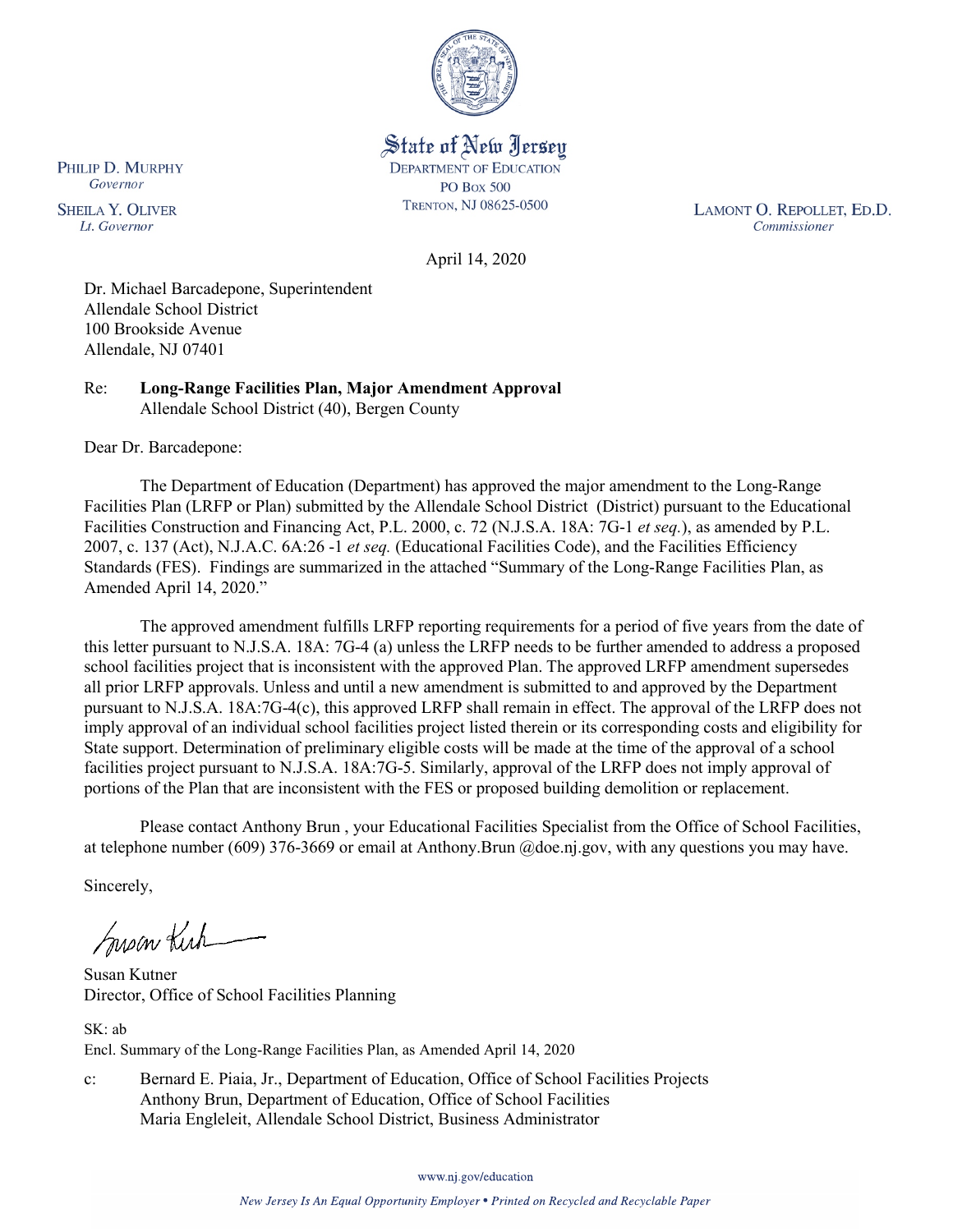# **Allendale School District (40) Summary of the Long-Range Facilities Plan, as Amended April 14, 2020**

The Department of Education (Department) has completed its review of the major amendment to the Long-Range Facilities Plan (LRFP or Plan) submitted by the Allendale School District (District) pursuant to the Educational Facilities Construction and Financing Act, P.L. 2000, c. 72 (N.J.S.A. 18A: 7G-1 *et seq.*), as amended by P.L. 2007, c. 137 (Act), N.J.A.C. 6A:26-1 et seq. (Educational Facilities Code), and the Facilities Efficiency Standards (FES).

The following provides a summary of the District's approved amended LRFP. The summary is based on the standards set forth in the Act, the Educational Facilities Code, the FES, District-reported information in the Department's LRFP reporting system, and supporting documentation. The referenced reports in *italic* text are standard reports available on the Department's LRFP website.

#### **1. Inventory Overview**

The District is classified as a Regular Operating District (ROD) for funding purposes. It provides services for students in grades PK-8.

The District identified existing and proposed schools, sites, buildings, rooms, and site amenities in its LRFP. Table 1 lists the number of existing and proposed district schools, sites, and buildings. Detailed information can be found in the *School Asset Inventory Report* and the *Site Asset Inventory Report.*

**As directed by the Department, school facilities projects that have received initial approval by the Department and have been approved by the voters, if applicable, are represented as "existing" in the LRFP.** Approved projects that include new construction and/or the reconfiguration/reassignment of existing program space are as follows: n/a.

|  |  | Table 1: Number of Schools, School Buildings, and Sites |  |
|--|--|---------------------------------------------------------|--|
|--|--|---------------------------------------------------------|--|

|                                              | <b>Existing</b> | <b>Proposed</b> |
|----------------------------------------------|-----------------|-----------------|
| Number of Schools (assigned DOE school code) |                 |                 |
| Number of School Buildings <sup>1</sup>      |                 |                 |
| Number of Non-School Buildings <sup>2</sup>  |                 |                 |
| Number of Vacant Buildings                   |                 |                 |
| Number of Sites                              |                 |                 |

*1 Includes district-owned buildings and long-term leases serving students in district-operated programs 2 Includes occupied district-owned buildings not associated with a school, such as administrative or utility buildings*

Based on the existing facilities inventory submitted by the District:

- Schools using leased buildings (short or long-term):  $n/a$
- Schools using temporary classroom units (TCUs), excluding TCUs supporting construction: n/a
- Vacant/unassigned school buildings:  $n/a$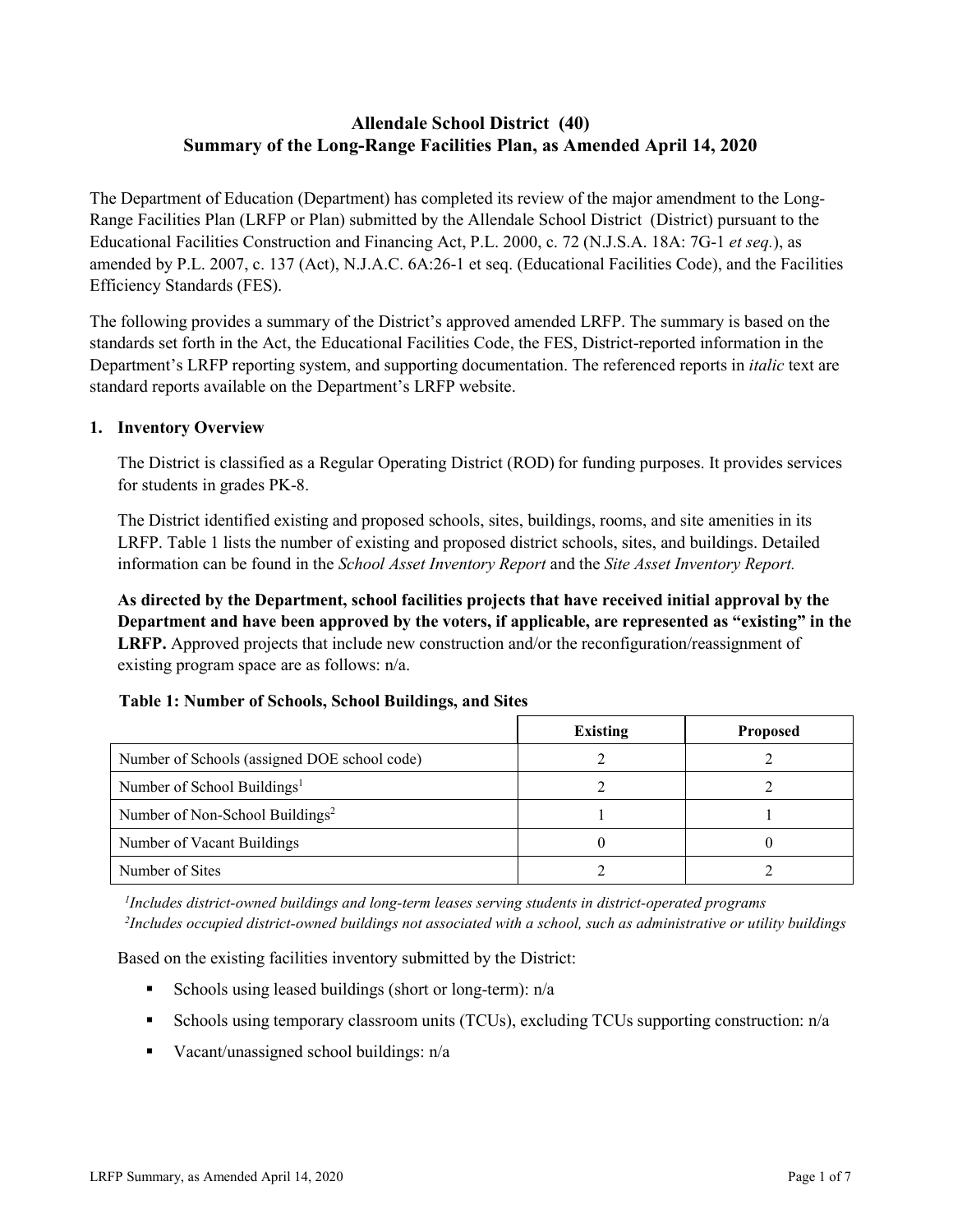**FINDINGS** The Department has determined that the proposed inventory is adequate for approval of the District's LRFP amendment. However, the LRFP determination does not imply approval of an individual school facilities project listed within the LRFP; the District must submit individual project applications for project approval.

# **2. District Enrollments**

The District determined the number of students, or "proposed enrollments," to be accommodated for LRFP planning purposes on a district-wide basis and in each school.

The Department minimally requires the submission of a standard cohort-survival projection using historic enrollment data from the Application for School State Aid (ASSA) or NJ Smart. The cohort-survival method projection method forecasts future students based upon the survival of the existing student population as it moves from grade to grade. A survival ratio of less than 1.00 indicates a loss of students, while a survival ratio of more than 1.00 indicates the class size is increasing. For example, if a survival ratio tracking first to second grade is computed to be 1.05, the grade size is increasing by 5% from one year to the next. The cohort-survival projection methodology works well for communities with stable demographic conditions. Atypical events impacting housing or enrollments, such as an economic downturn that halts new housing construction or the opening of a charter or private school, typically makes a cohort-survival projection less reliable.

#### **Proposed enrollments are based on a standard cohort-survival enrollment projection.**

Adequate supporting documentation was submitted to the Department to justify the proposed enrollments. Table 2 provides a comparison of existing and projected enrollments. All totals include special education students.

| <b>Grades</b>                | <b>Existing Enrollments</b><br>2018-19 School Year | <b>District Proposed Enrollments</b><br>2023-24 School Year |
|------------------------------|----------------------------------------------------|-------------------------------------------------------------|
| PK (excl. private providers) | 22                                                 | 20                                                          |
| Grades K-5                   | 521                                                | 611                                                         |
| Grades 6-8                   | 329                                                | 314                                                         |
| Grades 9-12                  |                                                    |                                                             |
| <b>Totals</b>                | 872                                                | 945                                                         |

# **Table 2: Enrollments**

**FINDINGS** The Department has determined the District's proposed enrollments to be acceptable for approval of the District's LRFP amendment. The Department will require a current enrollment projection at the time an application for a school facilities project is submitted incorporating the District's most recent enrollments in order to verify that the LRFP's planned capacity is appropriate for the updated enrollments.

# **3. District Practices Capacity**

Based on information provided in the room inventories, *District Practices Capacity* was calculated for each school building to determine whether adequate capacity is proposed for the projected enrollments based on district scheduling and class size practices. The capacity totals assume instructional buildings can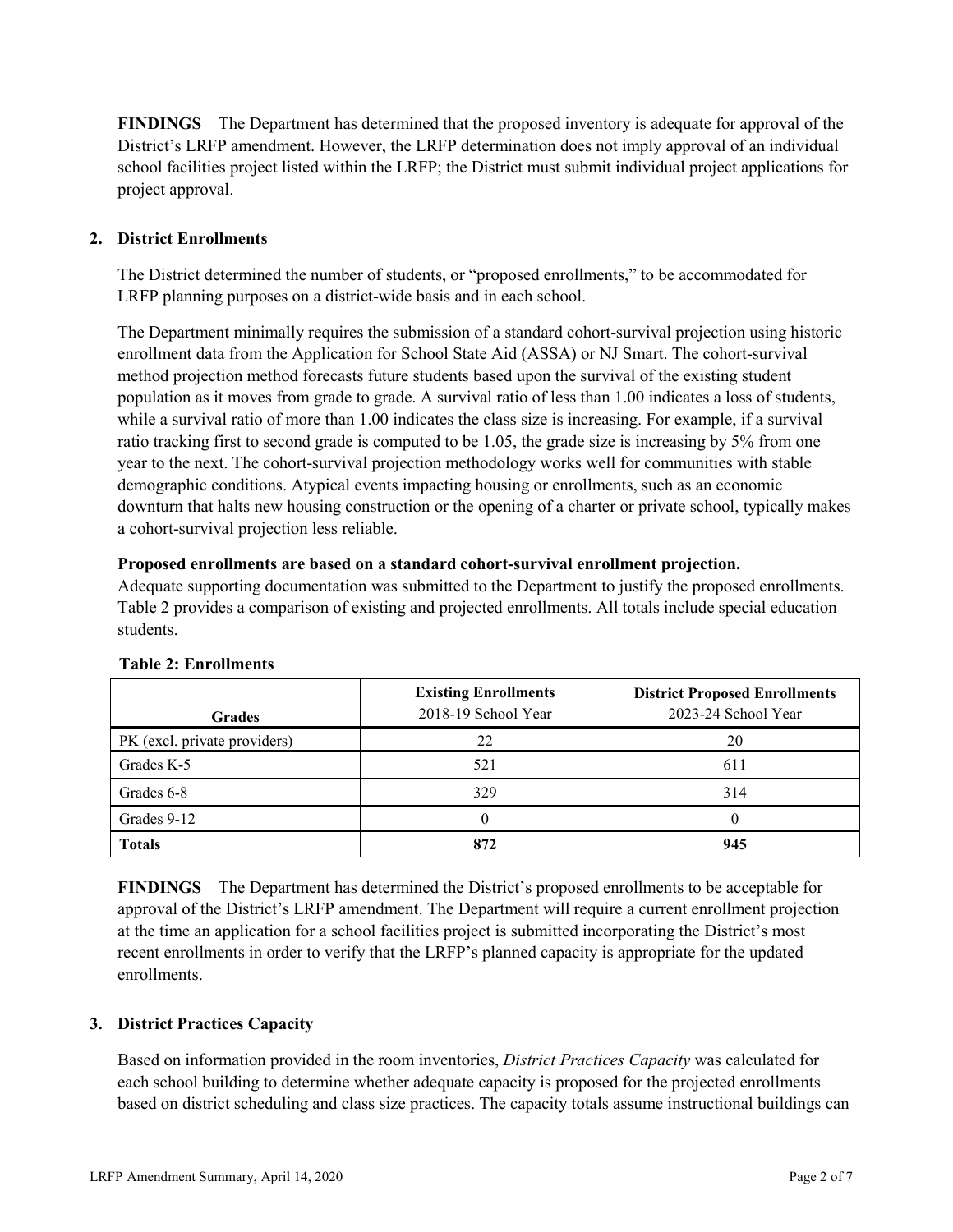be fully utilized regardless of school sending areas, transportation, and other operational issues. The calculations only consider district-owned buildings and long-term leases; short term leases and temporary buildings are excluded. A capacity utilization factor of 90% for classrooms serving grades K-8 and 85% for classrooms serving grades 9-12 is applied in accordance with the FES. No capacity utilization factor is applied to preschool classrooms.

In certain cases, districts may achieve adequate District Practices Capacity to accommodate enrollments but provide inadequate square feet per student in accordance with the FES, resulting in educational adequacy issues and "Unhoused Students." Unhoused students are considered in the "Functional Capacity" calculations used to determine potential State support for school facilities projects and are analyzed in Section 4.

Table 3 provides a summary of proposed enrollments and existing and proposed District-wide capacities. Detailed information can be found in the LRFP website reports titled *FES and District Practices Capacity Report, Existing Rooms Inventory Report, and Proposed Rooms Inventory Report.*

| <b>Grades</b>     | <b>Proposed</b><br><b>Enrollments</b> | <b>Existing</b><br><b>District</b><br><b>Practices</b><br>Capacity | <b>Existing</b><br>Deviation* | <b>Proposed</b><br><b>District</b><br><b>Practices</b><br>Capacity | <b>Proposed</b><br>Deviation* |
|-------------------|---------------------------------------|--------------------------------------------------------------------|-------------------------------|--------------------------------------------------------------------|-------------------------------|
| Elementary (PK-5) | 631                                   | 613.62                                                             | $-17.38$                      | 637.26                                                             | 6.26                          |
| Middle $(6-8)$    | 314                                   | 352.08                                                             | 38.08                         | 328.44                                                             | 14.44                         |
| High $(9-12)$     | $\theta$                              | 0.00                                                               | 0.00                          | 0.00                                                               | 0.00                          |
| <b>Totals</b>     | 945                                   | 965.70                                                             | 20.70                         | 954.70                                                             | 20.70                         |

**Table 3: District Practices Capacity Analysis**

*\* Positive numbers signify surplus capacity; negative numbers signify inadequate capacity. Negative values for District Practices capacity are acceptable for approval if proposed enrollments do not exceed 100% capacity utilization.*

Considerations:

- **Based on the proposed enrollments and existing room inventories, the District is projected to have** inadequate capacity for the following grade groups, assuming all school buildings can be fully utilized: n/a
- Adequate justification has been provided by the District if the proposed capacity for a school significantly deviates from the proposed enrollments. Generally, surplus capacity is acceptable for LRFP approval if additional capacity is not proposed through new construction.

**FINDINGS**The Department has determined that proposed District capacity, in accordance with the proposed enrollments, is adequate for approval of the District's LRFP amendment. The Department will require a current enrollment projection at the time an application for a school facilities project is submitted, incorporating the District's most recent Fall Enrollment Report, in order to verify that the LRFP's planned capacity meets the District's updated enrollments.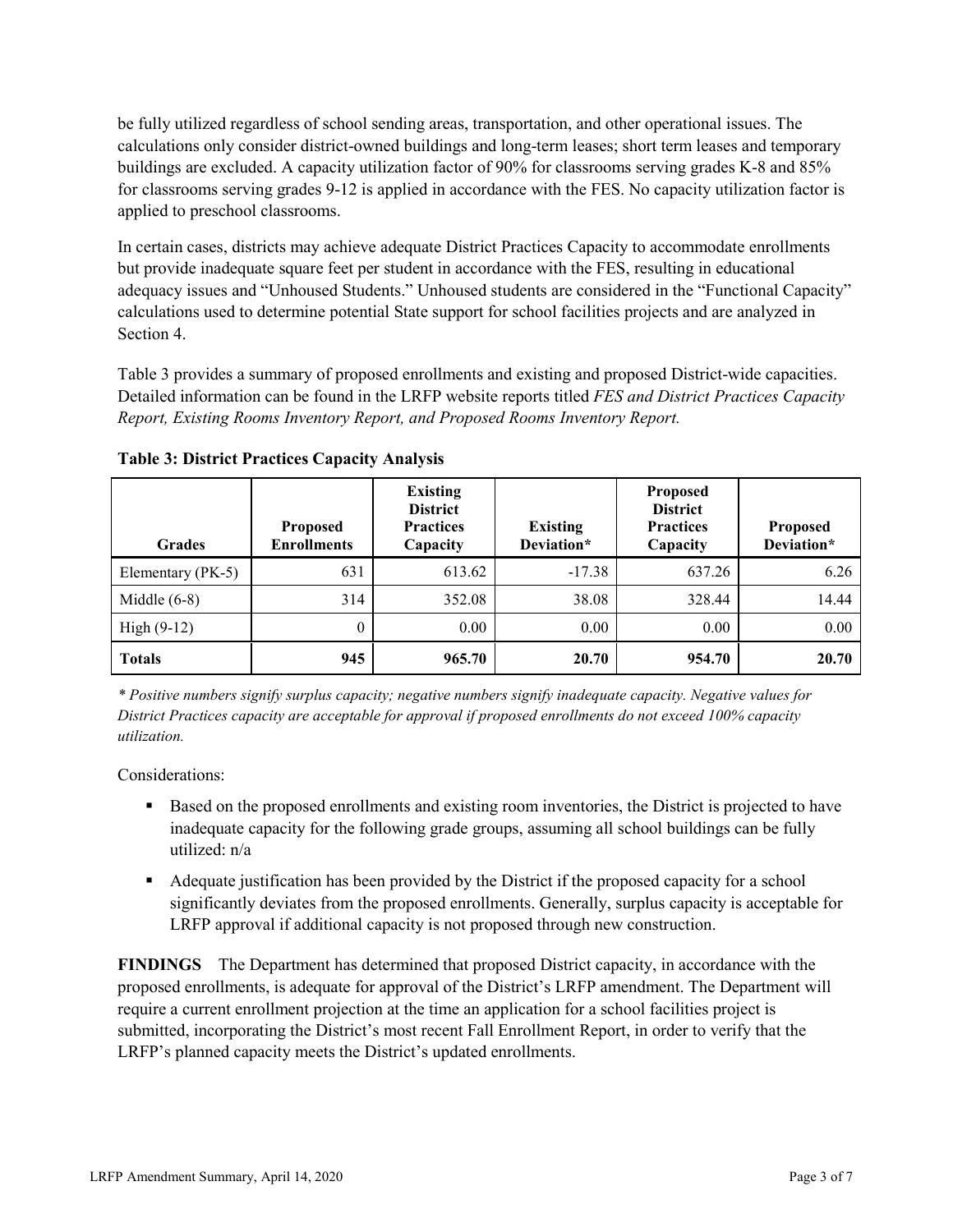#### **4. New Construction Funding Eligibility**

*Functional Capacity* was calculated and compared to the proposed enrollments to provide a **preliminary estimate** of Unhoused Students and new construction funding eligibility. **Final determinations will be made at the time of project application approvals.**

*Functional Capacity* is the adjusted gross square footage of a school building *(total gross square feet minus excluded space)* divided by the minimum area allowance per full-time equivalent student for the grade level contained therein. *Unhoused Students* is the number of students projected to be enrolled in the District that exceeds the Functional Capacity of the District's schools pursuant to N.J.A.C. 6A:26-2.2(c). *Excluded Square Feet* includes (1) square footage exceeding the FES for any pre-kindergarten, kindergarten, general education, or self-contained special education classroom; (2) grossing factor square footage *(corridors, stairs, mechanical rooms, etc.)* that exceeds the FES allowance, and (3) square feet proposed to be demolished or discontinued from use. Excluded square feet may be revised during the review process for individual school facilities projects.

Table 4 provides a preliminary assessment of the Functional Capacity, Unhoused Students, and Estimated Maximum Approved Area for Unhoused Students for each FES grade group. The calculations exclude temporary facilities and short-term leased buildings. School buildings proposed for whole or partial demolition or reassignment to a non-school use are excluded from the calculations pending project application review. If a building is proposed to be reassigned to a different school, the square footage is applied to the proposed grades after reassignment. Buildings that are not assigned to a school are excluded from the calculations. In addition, only preschool students eligible for state funding (former ECPA students) are included. Detailed information concerning the calculations can be found in the *Functional Capacity and Unhoused Students Report* and the *Excluded Square Footage Report.*

|                                                | <b>PK/K-5</b> | $6 - 8$  | $9 - 12$ | <b>Total</b> |
|------------------------------------------------|---------------|----------|----------|--------------|
| PK Eligible Students/K-12 Proposed Enrollments | 631           | 314      | $\theta$ |              |
| FES Area Allowance (SF/student)                | 125.00        | 134.00   | 151.00   |              |
| <b>Prior to Completion of Proposed Work:</b>   |               |          |          |              |
| <b>Existing Gross Square Feet</b>              | 86,321        | 57,761   | $\theta$ | 144,082      |
| Adjusted Gross Square Feet                     | 82,260        | 53,302   | $\theta$ | 135,562      |
| <b>Adjusted Functional Capacity</b>            | 646.29        | 408.78   | 0.00     |              |
| <b>Unhoused Students</b>                       | 0.00          | 0.00     | 0.00     |              |
| Est. Max. Area for Unhoused Students           | 0.00          | 0.00     | 0.00     |              |
| <b>After Completion of Proposed Work:</b>      |               |          |          |              |
| Gross Square Feet                              | 86,321        | 57,761   | $\theta$ | 144,082      |
| New Gross Square Feet                          | $\theta$      | $\theta$ | $\Omega$ | $\theta$     |
| Adjusted Gross Square Feet                     | 82,260        | 53,302   | $\Omega$ | 135,562      |
| <b>Functional Capacity</b>                     | 646.29        | 408.78   | 0.00     |              |
| Unhoused Students after Construction           | 0.00          | 0.00     | 0.00     |              |
| Est. Max. Area Remaining                       | 0.00          | 0.00     | 0.00     |              |

**Table 4: Estimated Maximum Approved Area for Unhoused Students**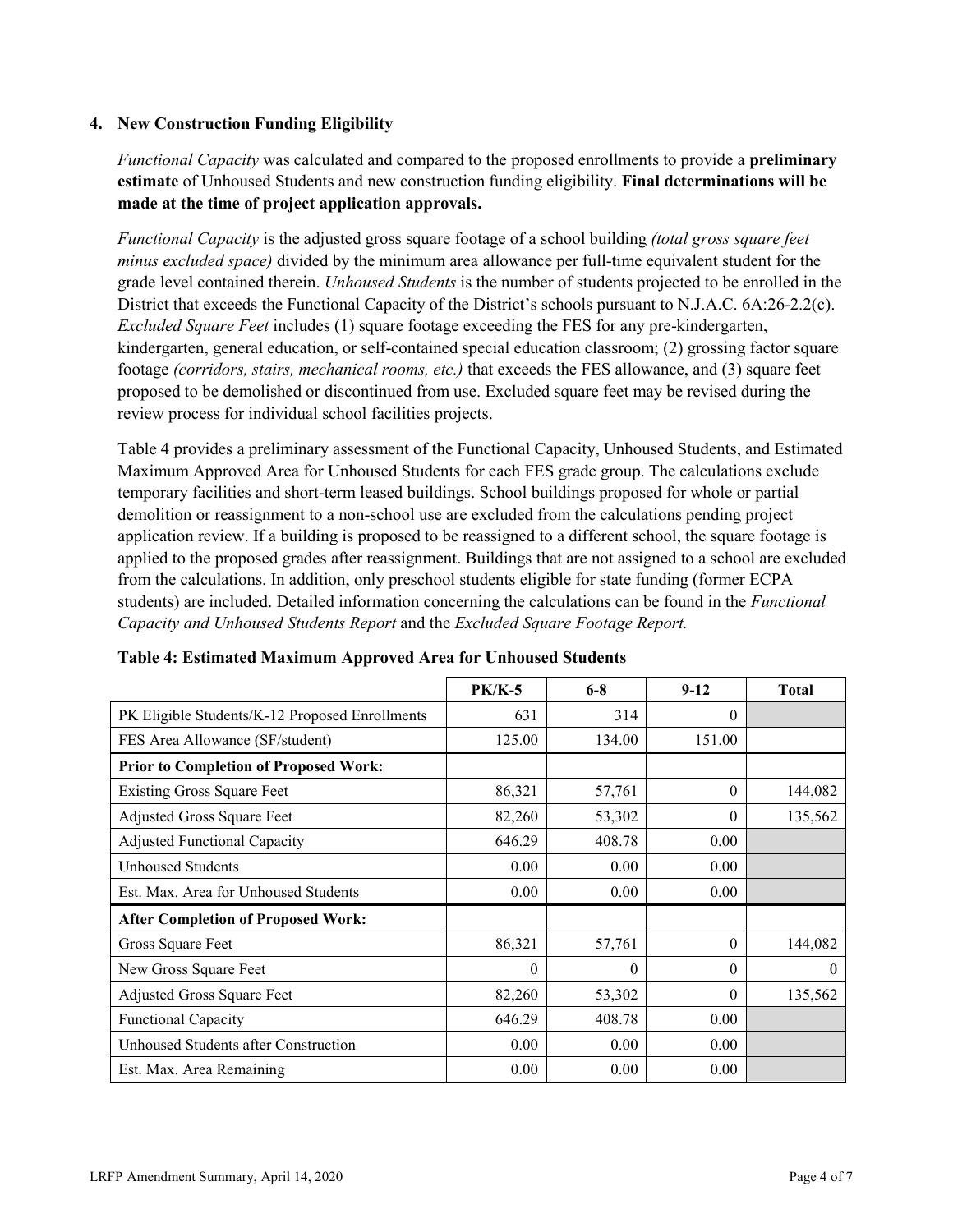Facilities used for non-instructional or non-educational purposes are ineligible for State support under the Act. However, projects for such facilities shall be reviewed by the Department to determine whether they are consistent with the District's LRFP and whether the facility, if it is to house students (full or part time) conforms to educational adequacy requirements. These projects shall conform to all applicable statutes and regulations.

Estimated costs represented in the LRFP by the District are for capital planning purposes only. The estimates are not intended to represent preliminary eligible costs or final eligible costs of approved school facilities projects.

Considerations:

- The District does not have approved projects pending completion, as noted in Section 1, that impact the Functional Capacity calculations.
- The Functional Capacity calculations *exclude* square feet proposed for demolition or discontinuation for the following FES grade groups and school buildings pending a feasibility study and project review: n/a.
- Based on the preliminary assessment, the District has Unhoused Students prior to the completion of proposed work for the following FES grade groups: n/a.
- New construction is proposed for the following FES grade groups:  $n/a$ .
- **Proposed new construction exceeds the estimated maximum area allowance for Unhoused** Students prior to the completion of the proposed work for the following grade groups: n/a.
- The District, based on the preliminary LRFP assessment, will not have Unhoused Students after completion of the proposed LRFP work. If the District is projected to have Unhoused Students, adequate justification has been provided to confirm educational adequacy in accordance with Section 6 of this determination.

**FINDINGS** Functional Capacity and Unhoused Students calculated in the LRFP are preliminary estimates. Preliminary Eligible Costs (PEC) and Final Eligible Costs (FEC) will be included in the review process for specific school facilities projects. A feasibility study undertaken by the District is required if building demolition or replacement is proposed per N.J.A.C. 6A:26-2.3(b)(10).

# **5. Proposed Work**

The District assessed program space, capacity, and physical plant deficiencies to determine corrective actions. Capital maintenance, or *"system actions,"* address physical plant deficiencies due to operational, building code, and /or life cycle issues. Inventory changes, or *"inventory actions,*" add, alter, or eliminate sites, site amenities, buildings, and/or rooms.

The Act (N.J.S.A. 18A:7G-7b) provides that all school facilities shall be deemed suitable for rehabilitation unless a pre-construction evaluation undertaken by the District demonstrates to the satisfaction of the Commissioner that the structure might pose a risk to the safety of the occupants even after rehabilitation or that rehabilitation is not cost-effective. Pursuant to N.J.A.C. 6A:26-2.3(b)(10), the Commissioner may identify school facilities for which new construction is proposed in lieu of rehabilitation for which it appears from the information presented that new construction is justified, provided, however, that for such school facilities so identified, the District must submit a feasibility study as part of the application for the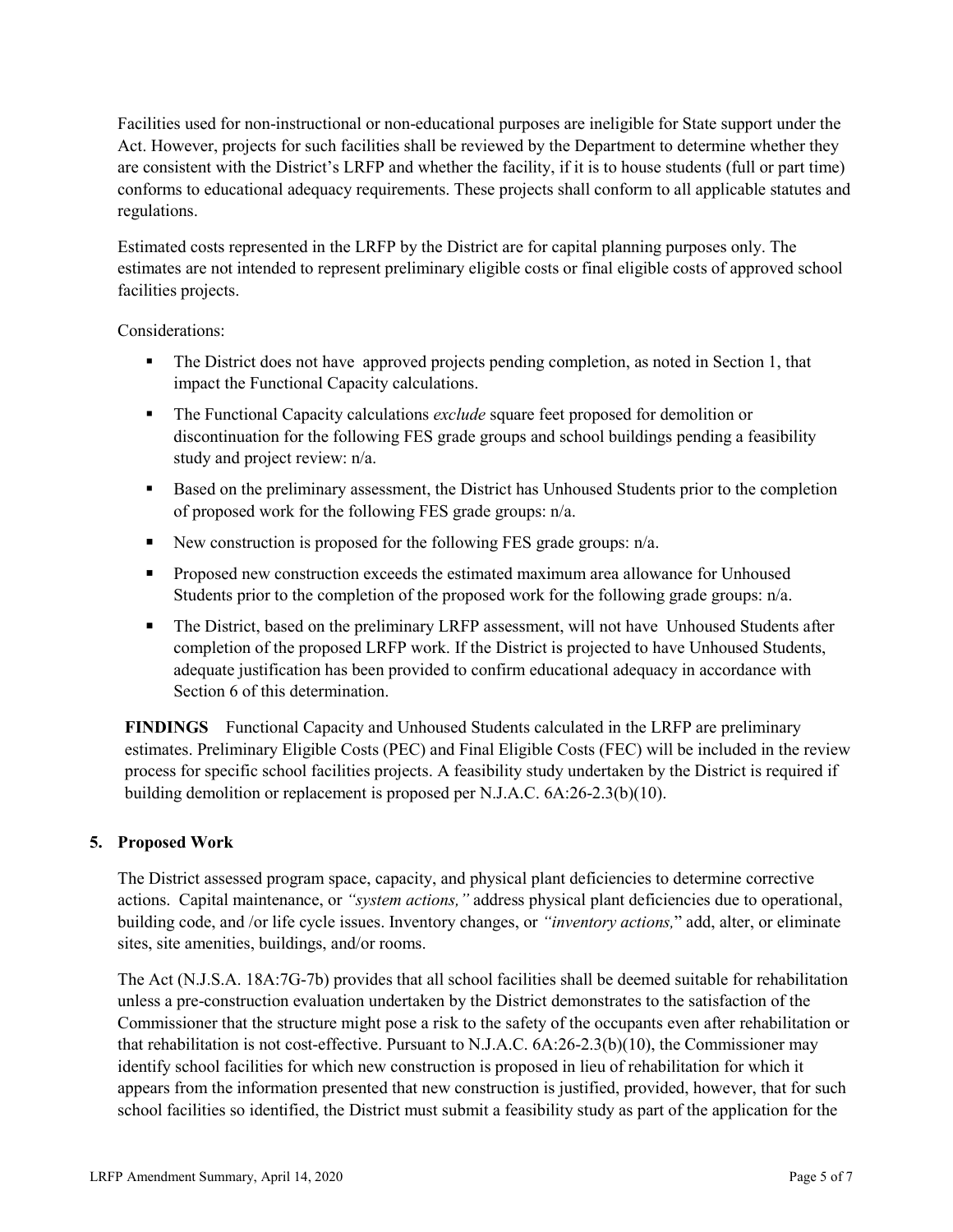specific school facilities project. The cost of each proposed building replacement is compared to the cost of additions or rehabilitation required to eliminate health and safety deficiencies and to achieve the District's programmatic model.

Table 5 lists the scope of work proposed for each school based on the building(s) serving their student population. Proposed inventory changes are described in the LRFP website reports titled *"School Asset Inventory Report and "Proposed Room Inventory Report."* Information concerning proposed systems work, or capital maintenance can be found in the "LRFP Systems Actions Summary Report".

With the completion of the proposed work, the following schools are proposed to be eliminated: n/a; the following schools are proposed to be added: n/a.

| <b>Proposed Scope of Work</b>                                                                  | <b>Applicable Schools</b>                |  |  |
|------------------------------------------------------------------------------------------------|------------------------------------------|--|--|
| Renovation only (no new construction)                                                          |                                          |  |  |
| System actions only (no inventory actions)                                                     | Hillside Avenue Elementary School (020)  |  |  |
|                                                                                                | Brookside Avenue Elementary School (040) |  |  |
| Existing inventory actions only (no systems actions)                                           | n/a                                      |  |  |
| Systems and inventory changes                                                                  | n/a                                      |  |  |
| New construction                                                                               |                                          |  |  |
| Building addition only (no systems or existing inventory actions)                              | n/a                                      |  |  |
| Renovation and building addition (system, existing inventory,<br>and new construction actions) | n/a                                      |  |  |
| New building on existing site                                                                  | n/a                                      |  |  |
| New building on new or expanded site                                                           | n/a                                      |  |  |
| Site and building disposal (in addition to above scopes)                                       |                                          |  |  |
| Partial building demolition                                                                    | n/a                                      |  |  |
| Whole building demolition                                                                      | n/a                                      |  |  |
| Site and building disposal or discontinuation of use                                           | n/a                                      |  |  |

**Table 5. School Building Scope of Work**

**FINDINGS** The Department has determined that the proposed work is adequate for approval of the District's LRFP amendment. However, Department approval of proposed work in the LRFP does not imply the District may proceed with a school facilities project. The District must submit individual project applications with cost estimates for Department project approval. Both school facilities project approval and other capital project review require consistency with the District's approved LRFP.

#### **6. Proposed Room Inventories and the Facilities Efficiency Standards**

The District's proposed school buildings were evaluated to assess general educational adequacy in terms of compliance with the FES area allowance pursuant to N.J.A.C. 6A:26-2.2 and 2.3.

District schools proposed to provide less square feet per student than the FES after the completion of proposed work as indicated in Table 5 are as follows: Hillside Avenue Elementary School

**FINDINGS** The Department has determined that the District's proposed room inventories are adequate for LRFP approval. If school(s) are proposed to provide less square feet per student than the FES area